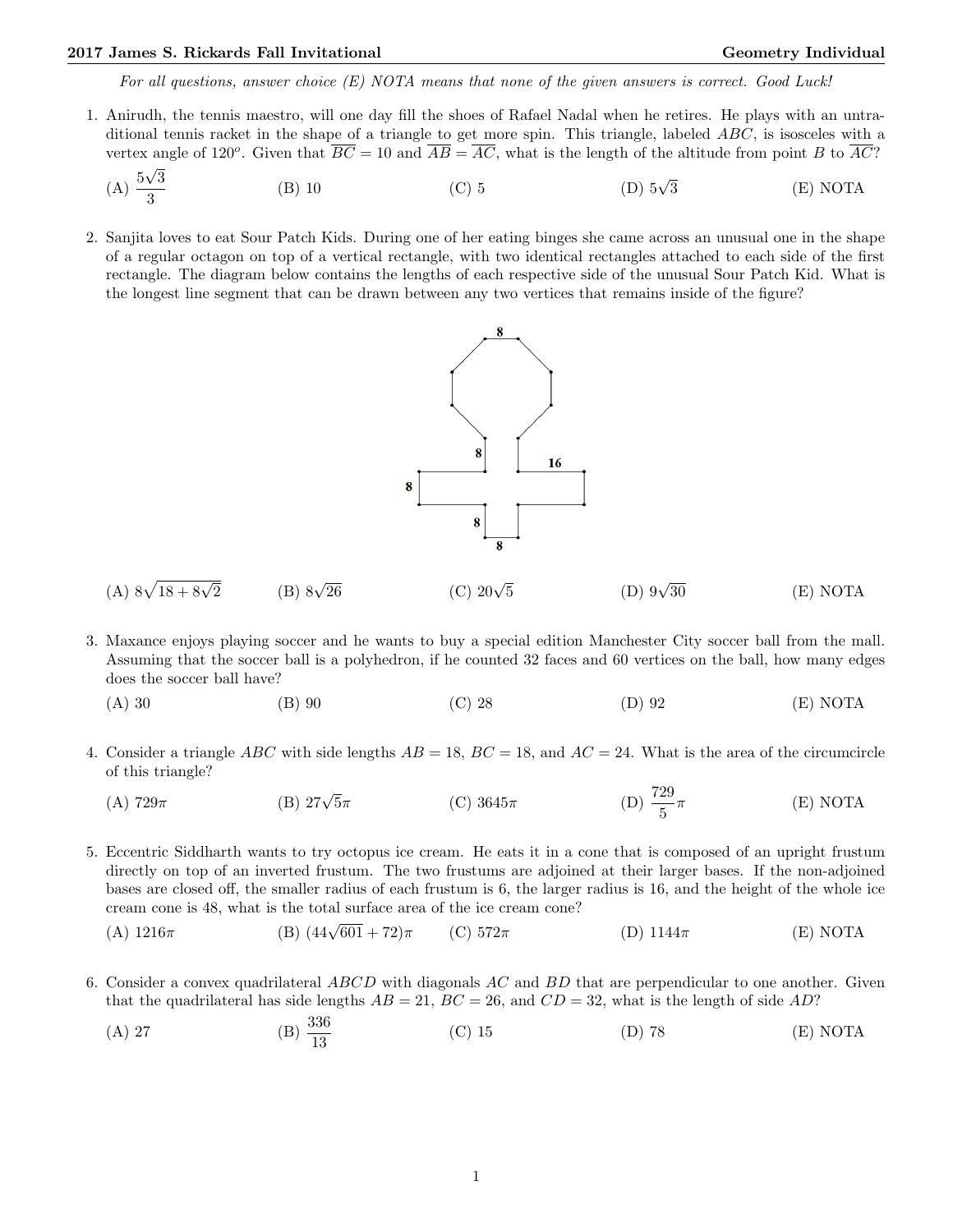## 2017 James S. Rickards Fall Invitational Christian Communication Ceometry Individual Geometry Individual

- 7. Samay is determined to figure out the shape of Anirudh's head and ends up sketching trapezoid ABCD. To make his diagram more elaborate, Samay also decides to draw Anirudh's hairline, which is represented by  $\overline{HR}$ .  $\overline{AB}$  and  $\overline{CD}$  are the bases of the trapezoid, and  $\overline{AB} \parallel \overline{CD} \parallel \overline{HR}$ . Point H lies along  $\overline{AD}$  and point R lies along  $\overline{BC}$ . Given that  $\overline{AB} = 12$ ,  $\overline{CD} = 18$ ,  $\overline{HR} = 17$ , and  $\overline{AD} = 15$ , what is the length of  $\overline{HD}$ ?
	- (A) 1 (B)  $\frac{35}{2}$ (C) 2 (D)  $\frac{5}{2}$ (E) NOTA

8. A circle with center O has a radius of 5 while a circle with center A has a radius of 13. Given that  $\overline{OA} = 26$ , what is the sum of the lengths of one common external and one common internal tangent between the two circles?

(A) 
$$
4\sqrt{22} + 6\sqrt{17}
$$
 (B)  $5\sqrt{19} + 3\sqrt{29}$  (C)  $\sqrt{740} + 10\sqrt{10}$  (D)  $\sqrt{740} + \sqrt{757}$  (E) NOTA

- 9. Jason Gao is known for having a massive diet and one essential food that he cannot live without is the doughnut. Assuming that the doughnuts Jason eats are in the exact shape of a torus with a major radius of 14 and a minor radius of 6, what is the volume of the doughnut?
	- (A)  $1008\pi$  (B)  $160\pi$  (C)  $840\pi$  (D)  $\frac{10112}{3}$  $(E) NOTA$
- 10. Aarushi is obsessed with the show Pretty Little Liars and has spent much of her free time trying to figure out who "A" is. Every time Aarushi even sees the letter "A" anywhere, she becomes paranoid and believes that it's a sign telling her something. One day she finds a sticker depicting the letter "A" and wants to find its area. Using the diagram below drawn on a Cartesian plane, what value should Aarushi come up with?



- 11. Triangle ABC is inscribed in a circle with center X, where  $\angle ABC = 90^{\circ}$ ,  $\overline{BC} = 18$ , and  $\overline{AB} = 80$ . The altitude from point B intersects  $\overline{AC}$  at point D. What is the distance between point X and point D?
	- (A)  $\frac{82}{3}$ (B)  $\frac{1519}{41}$  $(C) \frac{1296}{101}$ (D)  $\frac{1681}{40}$ (E) NOTA
- 12. In triangle ABC,  $\overline{AB} = 13$ ,  $\overline{BC} = 14$ , and  $\overline{AC} = 15$ . What is the distance between the incenter and circumcenter of this triangle?
	- $(A)$ <sup>7</sup> √ 5 12  $(B)$  $\frac{3}{4}$ √ 7  $\frac{\sqrt{7}}{5}$  (C)  $\frac{3}{5}$ √ 5 2 (D) √ 65 8 (E) NOTA

13. In triangle  $ABC$ ,  $\overline{AB} = 7$ ,  $\overline{BC} = 8$ , and  $\angle ABC = 60^{\circ}$ . What is the length of  $\overline{AC}$ ?  $(A)$   $\sqrt{57}$ (B)  $\sqrt{15}$  $(C)$  3 $\sqrt{6}$ (D)  $2\sqrt{15}$  $(E) NOTA$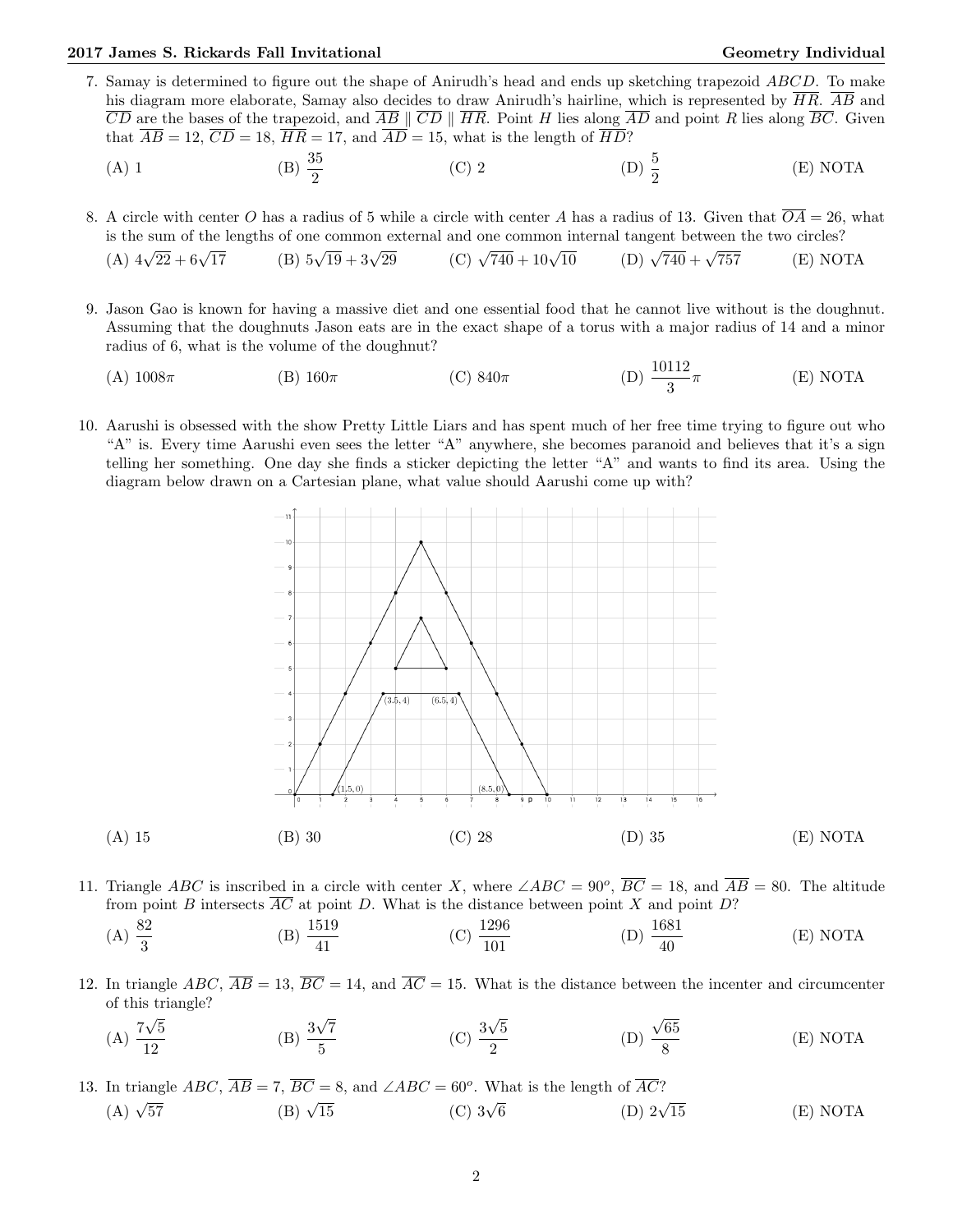|        |         |                  | 14. Alex and Rohan both love to run and decide to have a race. Alex runs along the line $y = -\frac{1}{3}x + 7$ and Rohan runs |          |
|--------|---------|------------------|--------------------------------------------------------------------------------------------------------------------------------|----------|
|        |         |                  | along the line $y = -\frac{1}{3}x - 3$ . What is the shortest distance between the two lines that Alex and Rohan run along?    |          |
| (A) 10 | $(B)$ 4 | (C) $3\sqrt{10}$ | (D) $3\sqrt{5}$                                                                                                                | (E) NOTA |

15. Out of the following choices, choose the undefined terms in geometry:

| $(B)$ II, IV, and V | $(C)$ I, II, IV, and V | $(D)$ II and IV | (E) NOTA |
|---------------------|------------------------|-----------------|----------|
|                     |                        |                 |          |

16. Which of the following polygons is constructable with only a straightedge and compass?

| $(A)$ 32767-gon | (B) 32769-gon | $(C)$ 65535-gon | $(D)$ 65537-gon | (E) NOTA |
|-----------------|---------------|-----------------|-----------------|----------|
|-----------------|---------------|-----------------|-----------------|----------|

- 17. Sri is a very bad player at any card game, so he decides that it is time to play a new game called liar's dice. The dice used are in the shape of a regular dodecahedron with side length 10. Sri wants to calculate the total surface area of this object. What value should Sri come up with for its total surface area? Express your answer in simplest radical form. (Hint:  $tan(36^\circ) = \sqrt{5-2}$  $\frac{51}{4}$ 5)
	- (A)  $(300\sqrt{5} + 750)(\sqrt{5} 2)$ √ 5) (B)  $(600\sqrt{5} + 1500)((\sqrt{5} - 2))$  $\frac{9}{4}$ 5) (C)  $(120\sqrt{5} + 300)(\sqrt{5} - 2)$ √ 5) (D)  $(60\sqrt{5} + 150)(\sqrt{5} - 2)$ √ 5)
	- (E) NOTA
- 18. After losing to his brother in a swimming race, Isaiah gave up on the sport and is now afraid of going near a pool. If during a class field trip to a water park, Isaiah is at the point  $(3,4)$  and one of the pools is represented by the equation  $x^2 + y^2 - 42x - 20y = -505$ , what is the shortest distance between Isaiah and any point on the pool? √
	- (A) 6 (B) 6√ (B)  $6\sqrt{10} - 6$  (C)  $\sqrt{145}$  $145$  (D)  $36-6$  $(E) NOTA$
- 19. A triangle has side lengths of 23, 42, and 65. Which of the following terms appropriately describes this figure? (A) Obtuse (B) Equilateral (C) Orthogonal (D) Acute (E) NOTA
- 20. Ever since Fetty Wap released his debut album, Tanusri has been obsessed with the numbers 17 and 38. How many distinct obtuse triangles can Tanusri make with integer side lengths using both of these numbers as two of the triangle's side lengths?
	- (A) 23 (B) 24 (C) 25 (D) 26 (E) NOTA
- 21. Jason Zhang truly is a young romantic and at home he secretly puts his name with others on a love calculator. Given that the statement "If Jason gets a 100% chance with another person, then he will be happy" is true, which of the following statements must also be true?
	- (A) If he is happy, then Jason got a 100% chance with another person.
	- (B) If Jason doesn't get a 100% chance with another person, then he will not be happy.
	- (C) If he isn't happy, then Jason didn't get a 100% chance with another person.
	- (D) Jason is never happy.
	- (E) NOTA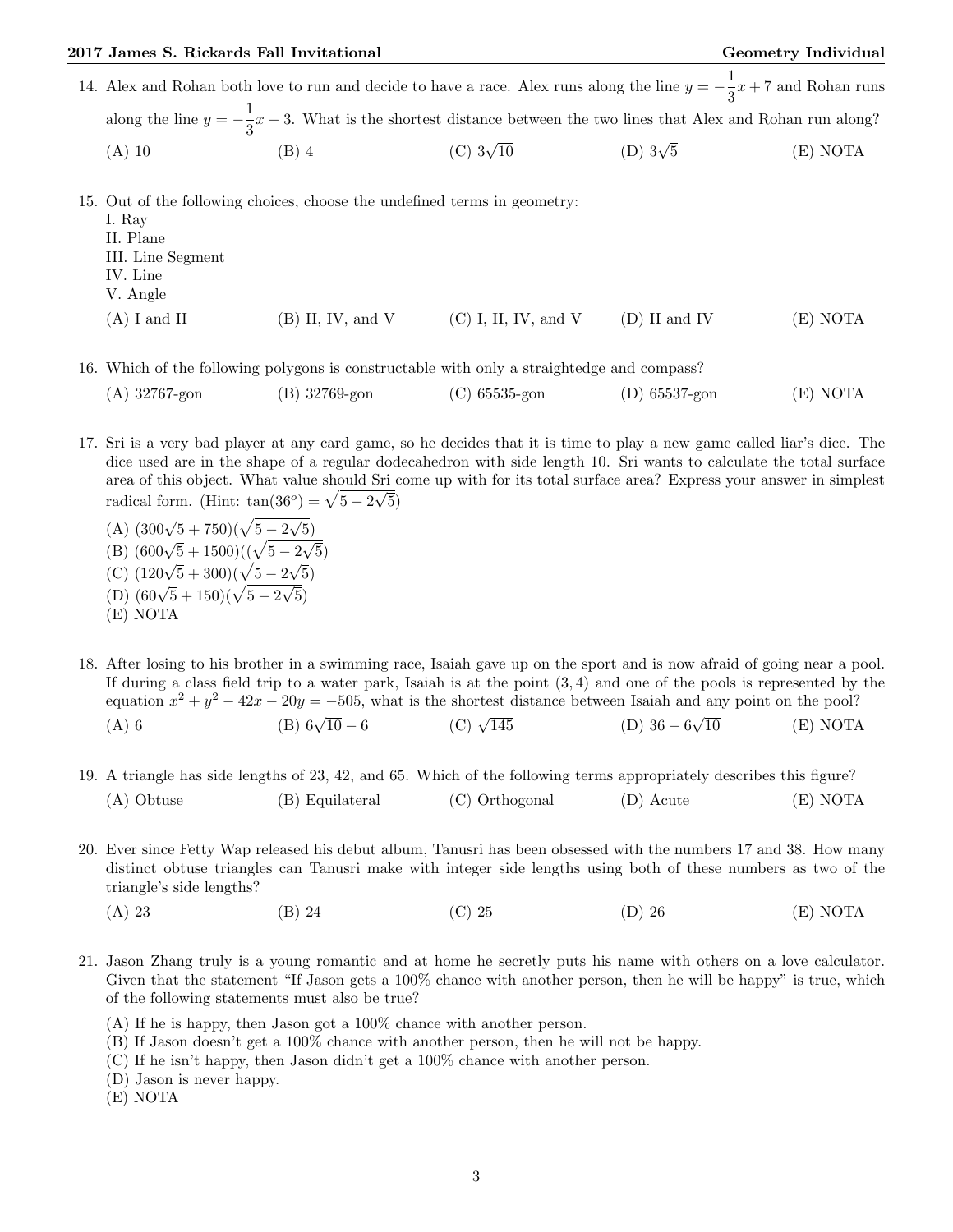## 2017 James S. Rickards Fall Invitational Christian Communication Ceometry Individual Geometry Individual

22. Given a circle of radius 1, with an inscribed regular hexagon and an inscribed regular octagon, find the positive difference in the areas of the two shapes. √ √ √

(A) 
$$
\sqrt{3} - \sqrt{2}
$$
 \t(B)  $\frac{\sqrt{3} - \sqrt{2}}{2}$  \t(C)  $\frac{4\sqrt{2} - 3\sqrt{3}}{2}$  \t(D)  $\frac{3\sqrt{3}}{2} - 2\sqrt{2}$  \t(E) NOTA

- 23. There exists a regular dodecagon-shaped pen  $ABCDEFGHJJKL$  with a side length of 10m, and Bill Li the goat is tied to the outside of the pen at vertex  $A$  with a 50 $m$  rope. One day however, a terrible storm came through and broke open side  $EF$  of the pen, allowing Bill Li to enter the pen through only that opening. If Bill Li can now travel both inside and outside the pen, what is the total area of land, in  $m^2$ , that Bill Li can travel after the storm hits?
	- (A)  $750\pi$  (B)  $\frac{4375}{3}$  $\pi$  (C)  $\frac{6760}{3}$ (D)  $2000\pi$  (E) NOTA
- 24. Jeffrey Lu is bad at replying to private messages, and refuses to talk to anyone with an "o" in their name. Likewise, he is also afraid of circles in geometry and one problem in particular that haunted him read "What is the diameter of the circle with inscribed quadrilateral ABCD, given that  $AC \perp BD$ ,  $AB = 28$ ,  $BC = CD$ , and  $[ABCD] =$ 1260?" What is the correct answer to this question?
	- (A) 90 (B) 45 (C) 56 (D) 106 (E) NOTA
- 25. Josh's dream job is to become a plastic surgeon, and since Nihar happens to not have the sharpest of noses, he hopes to one day transform Nihar's nose into a regular tetrahedron. Given that the height of the nose Josh wants hopes to one day transform Nihar's nose into a regular tetrahedi<br>to form on Nihar is  $2\sqrt{3}$ , what would the volume of the nose be?
	- (A) 27 (B) 6 (C) 18 (D) 24 (E) NOTA
- 26. The Deerlake Math Team was arranged evenly in a circle. Bryan was standing in the 20th position and was directly opposite from Brighten who was standing in the 61st position. If each consecutive person standing on the circle had a line segment drawn between them forming a regular polygon, what would be the sum of the interior angles of this polygon?
	- $(A)$  14, 220<sup>o</sup> (B)  $14,400^{\circ}$ (C)  $14,580^o$ (D)  $14,760^{\circ}$ (E) NOTA
- 27. Varun has a very "youthful" imagination, and believes that if he makes a paper airplane he will be able to fly on it across the world. He uses a 12 by 16 piece of rectangular paper, and folds it along its diagonal. What is the area of the region of overlap (the region where paper is on top of paper)?
	- (A) 117 (B) 128 (C) 75 (D) 96 (E) NOTA
- 28. Anagha and Tanvi both love to dance and decide to go on a shopping spree around town to find the perfect outfit. Anagha lives at the point (0,0) and Tanvi lives at the point (3,4). Anagha drives to Tanvi's house first to pick her up, and then they go to Oscar de la Renta at point (14,7), Louis Vuitton at point (24,10), and finally to Prada at point (26,17) in that respective order. Given that they can only travel up or to the right one unit at a time, what are the last two digits of the total number of possible paths for the entire trip? Consider this problem on a standard Cartesian plane.
	- (A) 42 (B) 30 (C) 60 (D) 40 (E) NOTA
- 29. Rayyan wishes to expand his collection of watches. He walks into a Tag Heuer shop and on the first watch he notices that the smaller angle between the hour and minute hand is 41<sup>o</sup>. Given that noon happened less than an hour ago, what time does the watch read?
	- (A) 12:59 PM (B) 12:58 PM (C) 12:48 PM (D) 12:52 PM (E) NOTA